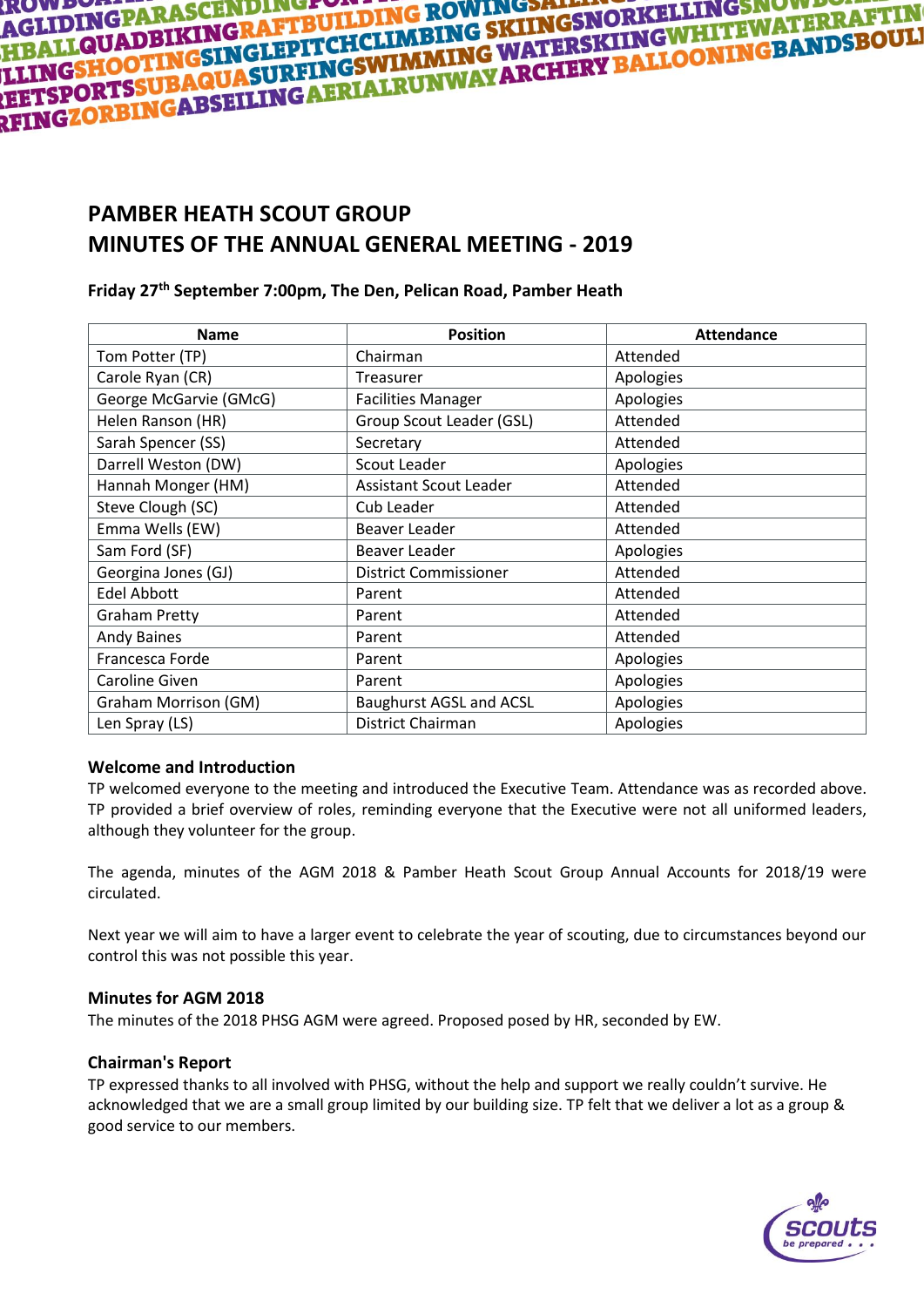TP said he had been in post for 10 years and had lots of fun times with PHSG. He felt it was now time for new people with new energy to join the Exec. He will always remember the place fondly.

# **Treasurer's Report (CR)**

TP presented the Treasurers Report for 2018/19. The closing balance of the accounts was £9291.03. The balance is healthy but is a decrease on the balance at previous year end. To note the largest income to the accounts is subs, if we have a decrease in numbers then this obviously effects income. We have had several expensive camps and we do not aim to recover all the costs i.e. camps usually subsidise adults and kit.

Still outstanding from the accounts is the gift aid claim. To note the den has been relatively low on maintenance costs.

**ACTION**: We do need some working parties at the den.

#### **Group Scout Leader's Report (HR)**

HR presented a report for the 2018/19. She reported a challenging year with numbers dipping but felt confident that 2019/20 would be much healthier.

#### **Numbers**

HR explained that she felt the dip in numbers was due to age balance in Cubs and loosing members before/during transition to Scouts. HR was pleased to report that the Scout Troop have doubled in size & are increasing in strength every month. Credit was given to DW and HR for this. Beavers to Cubs transition and retention has improved due to good working between section leaders.

The effect of low numbers are we aren't helping as many young people but it also places pressure on our finances.

The Cub Pack still needs help. HR is in talks with District to provide support with this. Thanks to Louis Soccard for help in the Summer, also GM will be helping us in the short term. **ACTION**: required to seek parental support.

#### **Waiting List**

This remains healthy but we struggle to find places for all young people. However, if we keep the steady flow through Beavers and into Cubs, and work with other Groups, we should be able to make the space for all those waiting eventually.

#### **Fundraising**

This has been on a trickle basis over the year: CISCO matched funding, Amazon Smile, Happy School Bag and Terracycle Crisp Packet collection, although with a 5kg minimum shipment, we haven't had a payout yet.

Pamberscouts.org.uk benefits from free hosting from 34SP.com; a package which would cost £120 a year. In year we have also benefited from Hampshire Council funding to support a young person in the Group; but both the scheme and funding has since been suspended. On the positive side, that gives us the fantastic opportunity to launch a local provision, for which I am in the progress of gaining grants.

#### **Training**

As a group we have invested time in training of the team and have gained several permits between us. Training will be a priority area going forward. Not just formal training but making better use of other leaders in the District to act as mentors.

**Programmes**

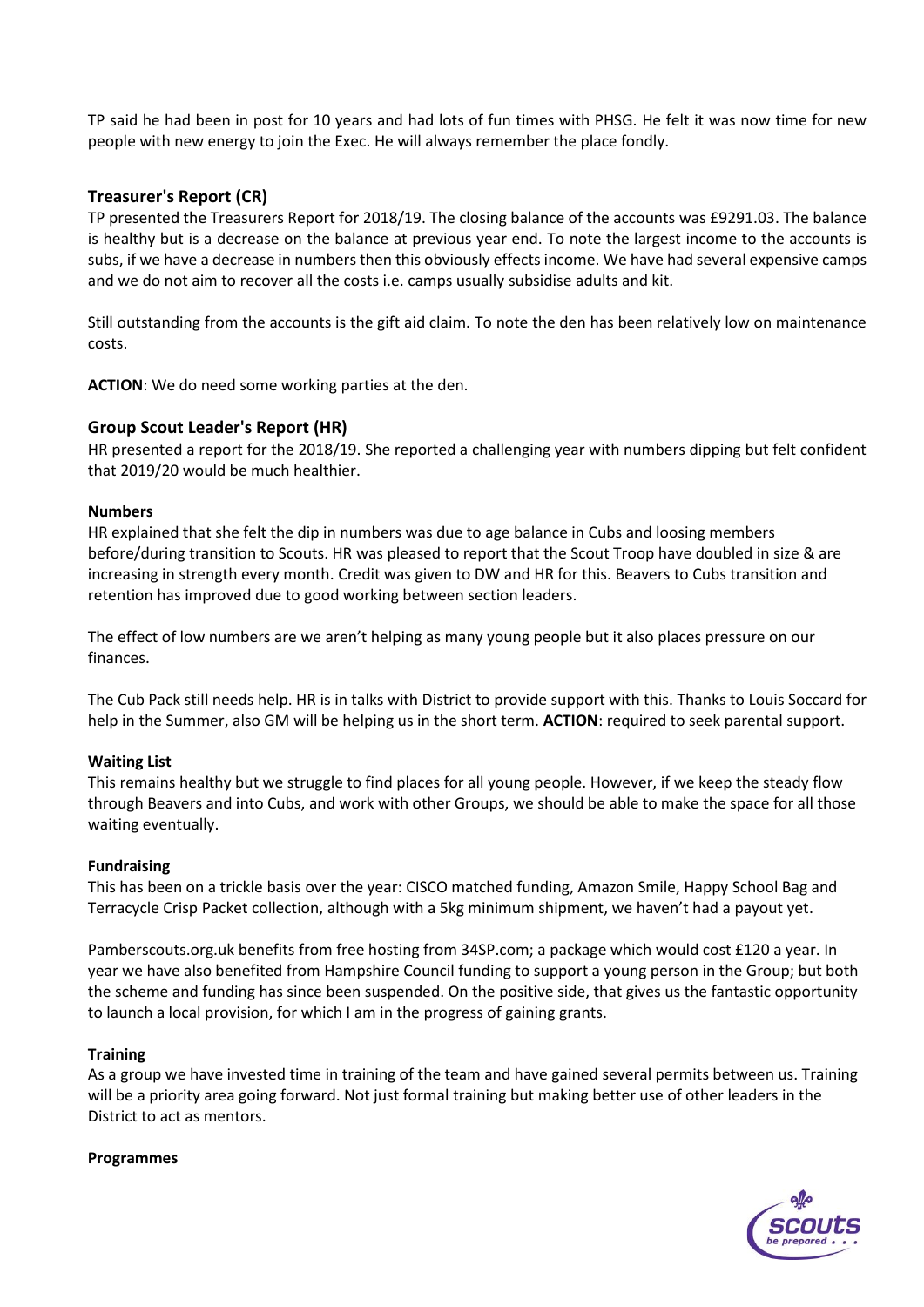HR was pleased to report that the programmes have been fantastic this year, with lots of nights away opportunities. Each Section has a target for at least three opportunities a year – and they are achieving this. That's a lot of volunteer time and PHSG are really grateful to all Leaders for giving it.

HR ran a group event - RIAT Camp. This was supported by two parent helpers. Thanks to Karen and Steve for enabling this. HR plans to use this model again in the future.

#### **Thanks**

HR expressed thanks to all the parent helpers, leaders, GMcG and MS & the Executive Committee.

HR acknowledged and thanked TP, who has been Chair of PHSG for over 10 years, she recognised the thousands of volunteer hours he has given; also, CR who steps down following two years as Treasurer.

#### **Section Reports**

# **Beavers – read by EW, prepared by EW & SF**

#### **Section Numbers**

Current: 16, Capacity: 22 (prefer working at less than 20)

Waiting List / Try Out: Reduced waiting list to 13 and all those of age being offered places, 1 currently trying and will join Sept.

Leaders / Adult Helpers: 2 leaders and have had regular help from another leader (Phil Wignall leaving, Francesca Ford staying regularly). Parent helpers each week typically 2 organised on rota and via facebook.

#### **Highlights of the Year**

- Bronze Awards: 5 achieved prior to moving up to Cubs, badges given by ADC Matt Saville. 1 more due
- Scouting the Zoo at Marwell with Tadley and GSL HR in attendance
- PGL 2 nights away March 2019, with Cubs and benefited from travelling with Pamber Brownies.
- Space Camp 1 night away July 2019 with Hampshire Beavers, organised alongside Tadley & Baughurst Colonies, sharing kit and a lot of support / help / advice. Beavers have written thank you notes to express our gratitude!
- Other additions to programme organised and supported by HR including Laser Tag in the forest, Archery in the den and RIAT July 2019.
- Remembrance Parade at the Beacon Beavers were respectful, polite and rose to the occasion.
- Making contact with another Beaver colony in Canada as part of Chip's Challenge, letters and pictures were sent and replies have been received to be shared after the summer.
- Chip's Challenge Badges achieved by many including the now infamous sew a Beaver!
- 218 badges awarded in total over the year. An amazing achievement and commitment from the Beavers. Much of this has been done outside of sessions as homework projects or in relation to activities and sports that they are taking part in.

# **Den / Resources**

The quiet space tent, sensory equipment and the visual timetable have been positive additions to the resources available to the leaders.

# **Lodge Leaders**

We would like to take this opportunity to recognise and praise our Lodge Leaders, including those who have moved on to Cubs, for their leadership and support, seeing them develop and take on appropriate responsibilities has been extremely rewarding. Particular mention goes to Joshua Woods who excelled in his responsibilities and guidance with his lodge, Henry Wignall for the breadth of experience and ability shown and

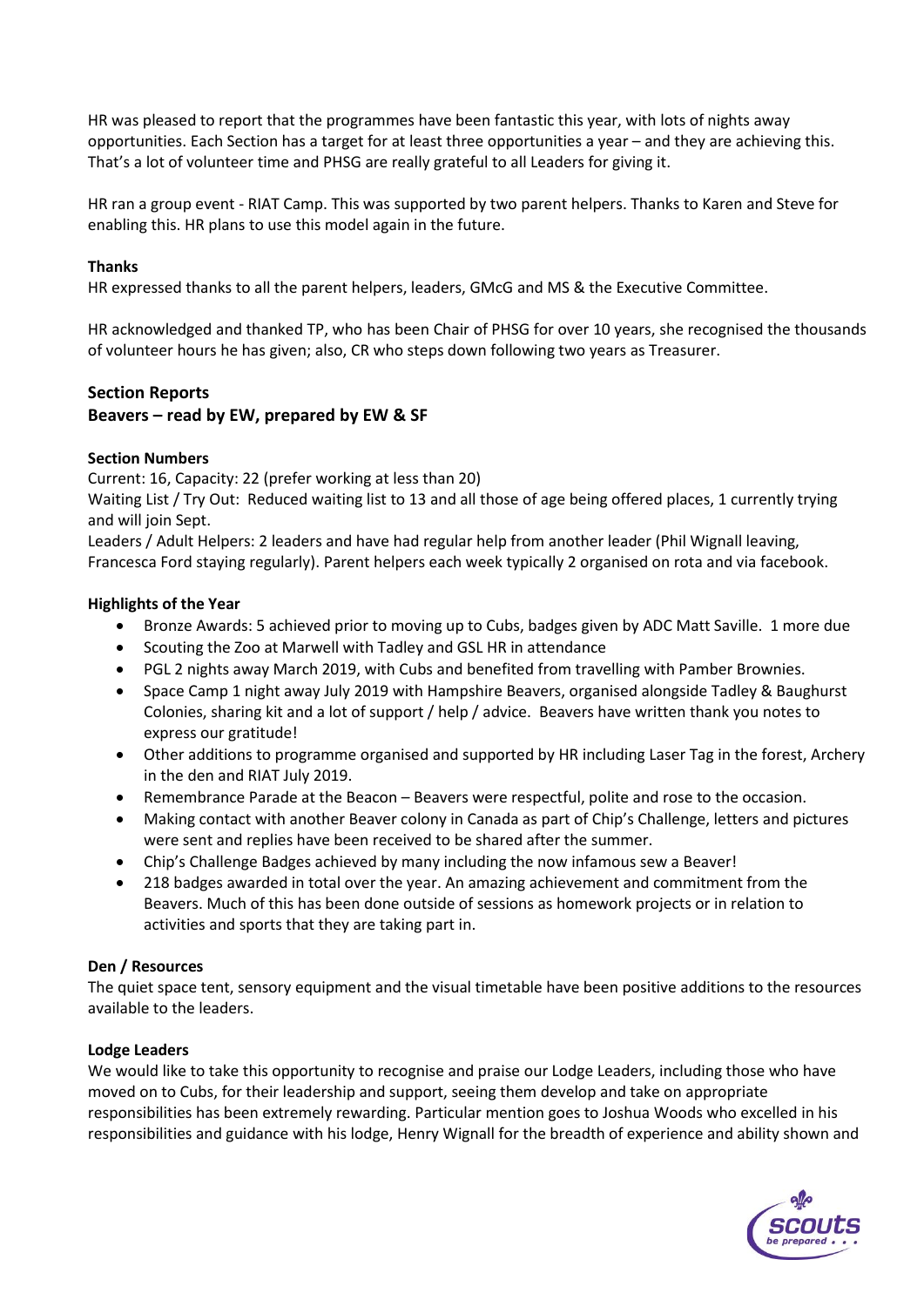shared, and for George Brigden with his caring and supportive nature welcoming new beavers and ensuring they feel settled – particularly noticeable at Space Camp this year.

#### **Cubs - SC**

Firstly, a thank you to all the parents who help throughout the year in whatever mode you can as without any assistance, I would not be able to run a Cub Pack. We started last July with two uniformed leaders and a prime number of Cubs and closed this year losing one leader and down a couple to eleven Cubs; balance generally due to moving on with age to Scouts. For these last three weeks we have an Explorer (with a Queen Scout Award), Louis Soccard, and stepping in where necessary has been Helen (GSL) and Tiger (BSL).

District, group events and also joint events throughout the year include: District campfire and wide game, daytrip to Marwell Zoo, Swimming party, Chess competition, Halloween laser tag, Group archery in the evenings, weekend at PGL, Remembrance evening parade, Winter Camp (or was it 'Washed Out Camp') and orienteering competition (Milcheldever Woods).

Night's Away opportunities have been every term.

During the evenings we have used the forest for Naturalist, Navigation, Pioneering, Cyclist badges and tracking. The local school, in summer for the Athletics badge (where 2/3rds were faster than Kaa and ran 1000m inside five minutes) and in the winter for winter ballistas (glowsticks were 'launched miles' – across the playing field). The indoor fun earnt Antartica badge (emperor penguins sliding with their egg), Science (vacuum ballistas), Paddle-sports, DIY (the Cubs only had the mitre block and hexagonal boards made for them!) candle-making for presents.

Three novel evening moments, whether good or bad, for me to remember this year by are: self-extinguishing fires, bring a Guy night, popcorn cooking. The Cubs have prepared posters which are on the wall exhibiting some of they wish to share with you.

Parents have often queried to me whether Scout Association has a set programme – now just rolled out last term was Beta, so from September this would be an ideal moment for an interested parent to get involved.

HR expressed thanks to Kaa for all his hard work.

#### **Scouts - HM for DW**

DW thanked WR, HR & HM for general support throughout the year. He acknowledged HM has now joined as Assistant Scout Leader. Sadly, the group has lost WR due to re-locating to Reading but he has offered his services to help at camps which is always a bonus.

During the year Scouts have undertaken:

- Summer Camp which was a complete success. The only negative part of it was a very wet and soggy hike down to Beaulieu Motor Museum. That and we did not stay long enough.
- The district winter camp was attended by the Scouts, once again enjoyed by all.
- We also had a most enjoyable night at the bowling alley with Tadley scouts.
- We have completed some badgework since the last AGM. Mechanics badge, Electronics (which seemed to last forever)!
- Lots of activities such as: rifle shooting, mapwork, team building, challenge evenings, practical skills, numerous games, Geocaching, Archery and all sorts of other stuff.
- Due to the weather being kind to us on a Wednesday night, we have made sure that we get outside as much as we can. There is only so much we can do inside.